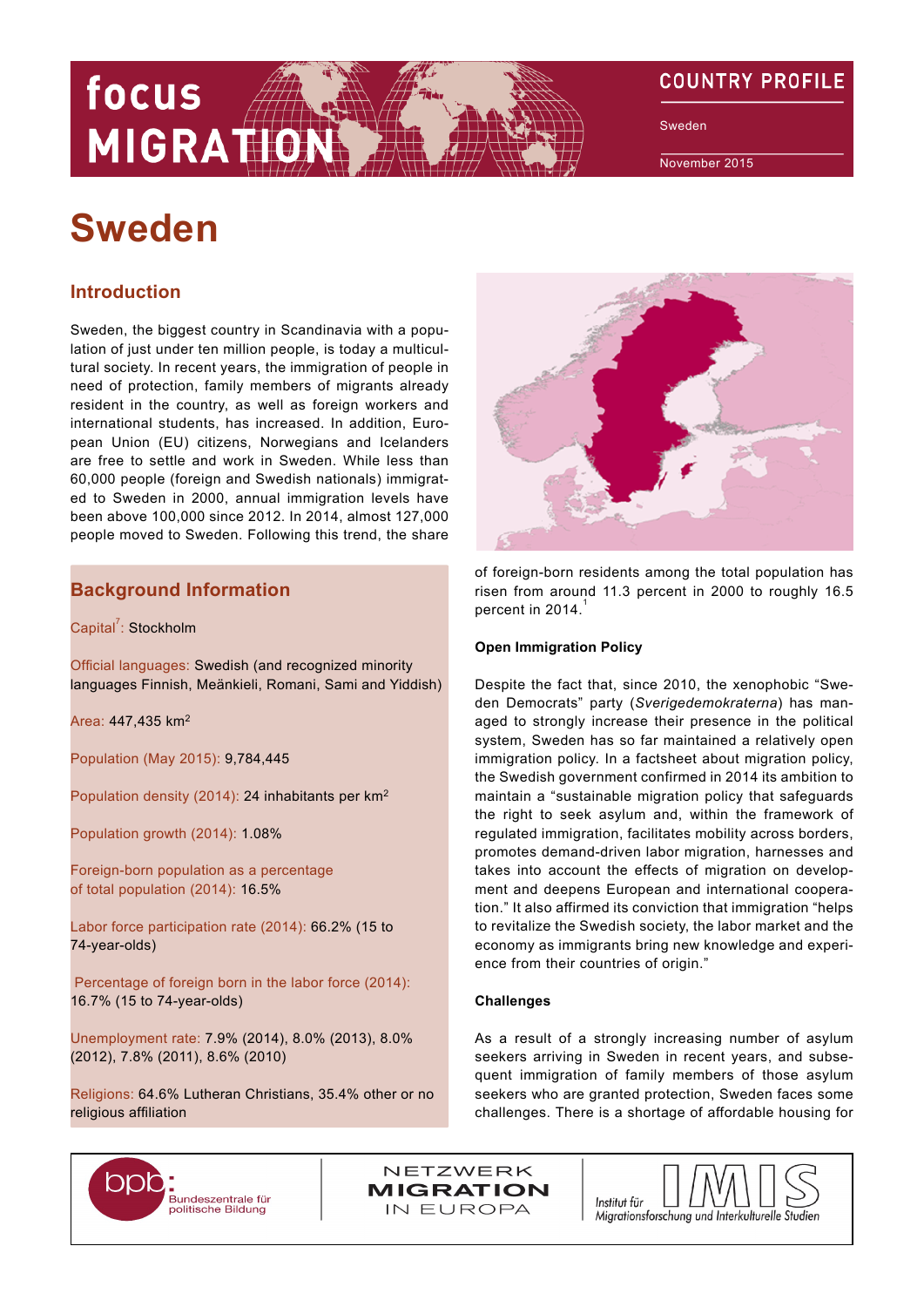newly arrived migrants, and it is also difficult for them to find jobs. Unemployment levels among immigrants from non-EU countries are high. $3$  Despite these challenges, Sweden's integration policies are still often considered successful, and even exemplary. Part of this can be attributed to the fact that Sweden has an outspoken policy of equal rights. All legal migrants who stay, or can be expected to stay, in Sweden for at least one year have access to health care, social security and other welfare benefits in the same way as Swedish nationals, regardless of where they come from and irrespective of the purpose of their stay.<sup>4</sup> There has also been an ambition to increase the presence of people with a migration background and immigrants in public life, thus symbolizing the openness of the multicultural society. Not least, this is true for many mainstream media, such as public television, political parties, and the government. In the current government, which is based on a minority coalition of the Social Democratic Party and the Green Party, there are several ministers with a migration background.

By comparison with the rest of Europe, Sweden takes in many refugees and actively encourages new labor migrants without prejudice to their qualifications. Recently, the Swedish Parliament introduced legislation aiming at encouraging circular migration, thus committing to facilitate inward and outward mobility.

The country profile first looks at historical developments of migration to and from Sweden, followed by an overview on [recent immigration trends.](#page-2-0) It then focuses on [immigration policy](#page-3-0) placing special emphasis on [la](#page-4-0)[bor migration and approaches to circular migration](#page-4-0). Said chapters lead up to (statistical) information on Sweden's current [immigrant population](#page-6-0) and the question on how to [integrate](#page-6-0) immigrants into mainstream society – an issue that is closely related to possibilities of [citizenship acqui](#page-8-0)[sition](#page-8-0). Following this, the country profile draws a closer look at both [refugee migration](#page-8-0) to Sweden, including the country's asylum and refugee protection policies, and [ir](#page-10-0)[regular migration.](#page-10-0) Finally, [future challenges](#page-11-0) with regard to immigration are discussed.

# **Historical Development of Migration**

### **Migration Movements before the 20th Century**

Sweden has existed within its present territorial boundaries since 1905. Prior to that, Sweden and Norway had been united under one monarch. The year of the dissolution of the union marked the end of the decline of Sweden from the status of major European empire with control over wide areas of Scandinavia as well as of the Baltic, Russia and Germany. At the time of the empire, which flourished in the 16<sup>th</sup> and 17<sup>th</sup> centuries, there had already been migration movements. In those days, Sweden was a multilingual, religious and ethnically heterogeneous kingdom, whose leaders supported immigration and regarded emigration as a loss.<sup>8</sup> Immigrants with capital and specialist skills were especially welcome; they contributed to making Sweden an important political power in Europe. During the period when Sweden was a major power, 17 languages were spoken domestically.

The dissolution of the empires of Denmark-Norway and Sweden-Finland in the early 19<sup>th</sup> century created four nation states in Northern Europe that still exist today. A dominant majority population and a Lutheran state church emerged in each of the four states. Contrary to the period of the great powers, however, a sense of nationality based on ethnicity now emerged, with each ethnic group resorting to its own history and language.

### **Migration in the 20th Century**

During the rapid industrialization of the early 20<sup>th</sup> century, waves of emigrants headed for the even fastergrowing economies of Denmark and Norway, as well as America.

Social unrest, political conflicts and espionage between the warring powers during the First World War prompted the Nordic countries to tighten control of migratory movements, among other means by way of visa regulations and the creation of central state immigration authorities and registers of foreigners. About 1917 the Scandinavian countries took in refugees from the former Tsarist Empire and organized summer vacations for children from the territories of the former Habsburg monarchy. During the Second World War, in which Sweden was not directly involved, Sweden became a place of refuge for about 180,000 refugees, in particular from Finland, Norway, Estonia, Denmark and Germany.

In 1954, following the formation of the "Nordic Council", Sweden, Denmark, Norway and Iceland introduced a common labor market. Similar to the freedom of movement enjoyed by citizens of the more recently established EU, citizens of the northern European countries wishing to work in a Nordic partner country have since been able to move freely across internal borders without a work or residence permit. The agreement was also later joined by Finland. By then Sweden had developed into the North's leading economic and industrial nation. After the Second World War and until the early 1970s, labor migrants were actively recruited, first in the Netherlands, West Germany, Italy, Austria, Belgium and Greece, and later also in Hungary, Yugoslavia and Turkey. Bilateral agreements were concluded with Italy, Austria and Hungary, and the Swedish labor agency *Arbetsmarknadsstyrelsen* opened recruitment agencies in Turin, Athens, Belgrade and Ankara.<sup>9</sup> Many migrants also came from Finland, which at that time was less prosperous than Sweden. Unlike countries such as Germany and the Netherlands, the Swedish government did not pursue a "guest worker policy", but rather assumed from the outset that immigrant workers would stay, integrate and eventually become Swedish citizens.

In 1972/73 the recruitment of foreign workers was stopped as the economy slowed. Even after that, however, migratory movements continued. Instead of recruited workers, immigrants since then have mostly arrived to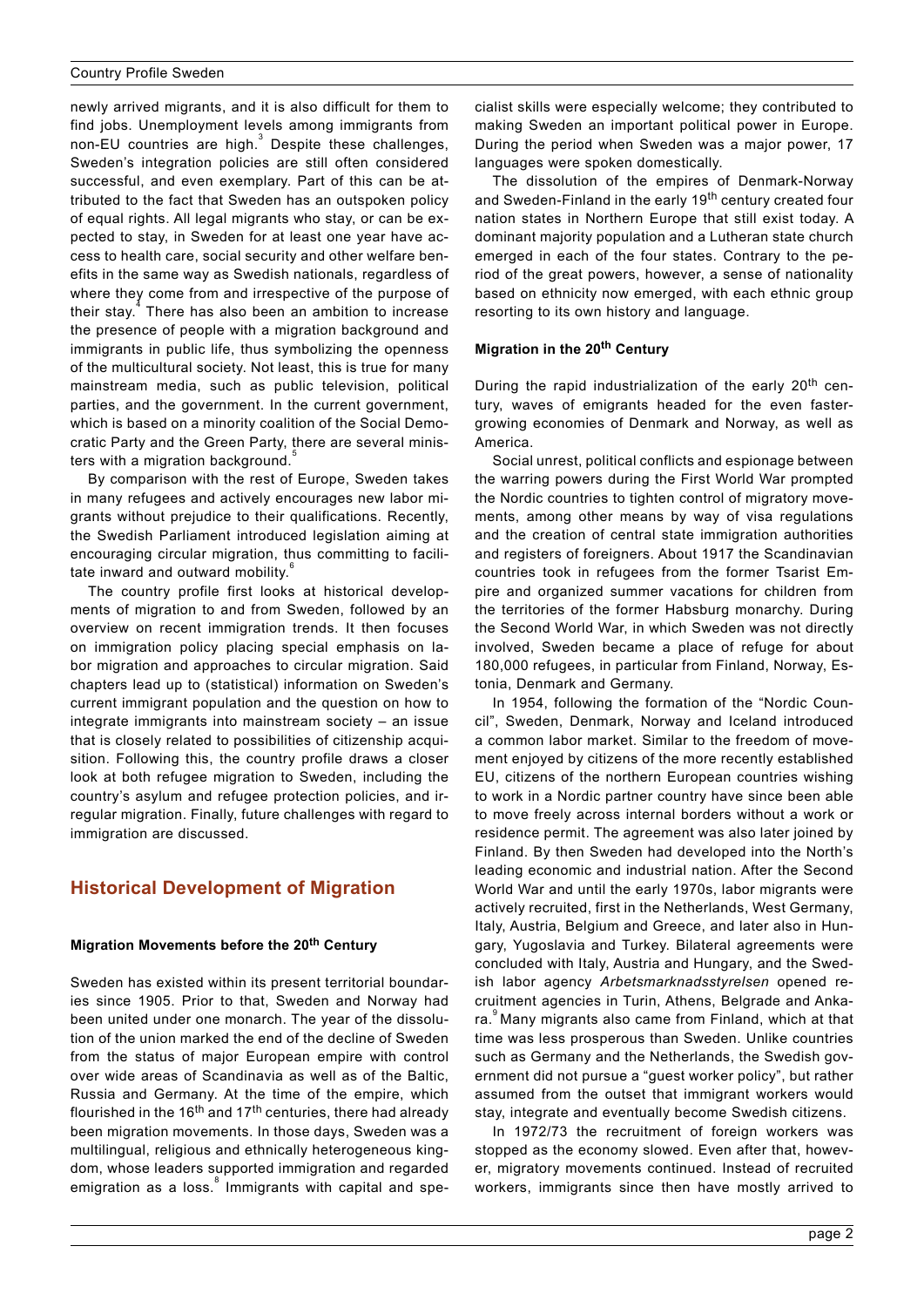<span id="page-2-0"></span>join relatives already resident in Sweden (family reunification/family formation) and as people in need of protection (e.g. refugees).<sup>10</sup> Since joining the European Union in 1995, the principle of freedom of movement for EU citizens has also applied to Sweden. In addition, Sweden has acceded to the Schengen Agreement, thus abolishing controls at borders with other signatories. As a result, Sweden today does not conduct border controls at any of its land borders.

# **Current Trends in Immigration**

During recent years, immigration to Sweden reached record levels. In 2014, a total of 126,966 people came to Sweden and took residence in one of the 290 municipalities. This figure includes both people from other EU Member States, countries outside the EU and Swedish nationals who have lived abroad and returned to Sweden that year. As a rule, all persons who stay, or can be expected to stay in the country for at least one year are registered in the Swedish population registry, which serves as the basis for official population statistics, including immigration and emigration. Hence, tourists, seasonal workers, students from other countries or other groups of mobile people whose stay is only brief and temporary, are not included. More than 26,000 of the immigrants arriving in

### **Table 1: Immigration 2014 by country of birth**

| <b>Country of birth</b> | <b>Number of immigrants</b> |
|-------------------------|-----------------------------|
| Syria                   | 26,113                      |
| Sweden                  | 15,194                      |
| Eritrea                 | 5,322                       |
| Poland                  | 5,138                       |
| Somalia                 | 4,372                       |
| Afghanistan             | 3,436                       |
| Iraq                    | 3,391                       |
| India                   | 3,069                       |
| Finland                 | 2,573                       |
| China                   | 2,572                       |
|                         |                             |
| Other countries         | 55,786                      |
| <b>Total</b>            | 126,966                     |

Source: Statistics Sweden [[Statistiska Centralbyrån\]](http://www.scb.se/sv_/Hitta-statistik/Statistik-efter-amne/Befolkning/Befolkningens-sammansattning/Befolkningsstatistik/25788/25795/Helarsstatistik---Riket/385477/)   [\(data from population registry\).](http://www.scb.se/sv_/Hitta-statistik/Statistik-efter-amne/Befolkning/Befolkningens-sammansattning/Befolkningsstatistik/25788/25795/Helarsstatistik---Riket/385477/)

2014 were refugees from Syria, and 15,000 were returning Swedes.

Emigration from Sweden was at a level of more than 51,000 people in 2014. It was thus on par with numbers last seen during the great wave of emigration to America at the beginning of the 20<sup>th</sup> century. Almost 63 percent of those who emigrated during 2014 were people who had previously migrated to Sweden. The remaining 37 percent were Swedes, the majority of whom emigrated to Norway, the USA, the United Kingdom and Denmark.

### **Immigration for Family Reasons**

In recent years, family reunification and family formation have been the most common purpose of migration among immigrants coming to Sweden from countries outside the Nordic Council and the EU. Such persons often are close relatives of people who were once admitted as refugees. The examples of Syria and Somalia illustrate this clearly: of the 42,435 people who came to Sweden in 2014 as migrants for family reasons, 7,518 were Syrian nationals and 2,682 were from Somalia. These two nationality groups have also been among the predominant nationalities of asylum seekers in Sweden. A majority of all residence permits granted on the grounds of family reunification concerned so-called "newly established relationships": Swedish citizens or foreigners resident in Sweden marrying a person of foreign nationality, who then acquires the right to permanent residency. In the remaining number of cases, a family relationship already existed before migration.

# **Immigration of European Union Citizens**

Alongside family members of non-EU immigrants, persons from EU countries and countries within the European Economic Area (EEA)<sup>11</sup> are an important immigrant group. The biggest group among the EU and EEA citizens in 2014 were Poles, followed by people from Finland, Germany, Norwwy, Romania, the United Kingdom and Denmark.

The EU enlargement in May 2004 had an immediate impact on Sweden. Sweden was one of the few countries of the "old" EU not to put any transitional arrangements to limit the free movement of citizens of the "new" states into effect. Contrary to Germany or Austria, for example, people from the new member countries were immediately able to travel to Sweden and work there without first needing to apply for a work permit. When Romania and Bulgaria joined the EU in 2007, Sweden did not introduce any restrictions either. That expansion once again resulted in a conspicuous increase in immigration, particularly from Romania. Many Romanian immigrants come from poor regions of their home country and belong to disadvantaged ethnic minorities. In Sweden, they often do not find ordinary work but try instead to make a living through begging. As this phenomenon did not previously exist in Sweden to any larger extent, there have been intensive public debates about EU migrants, begging and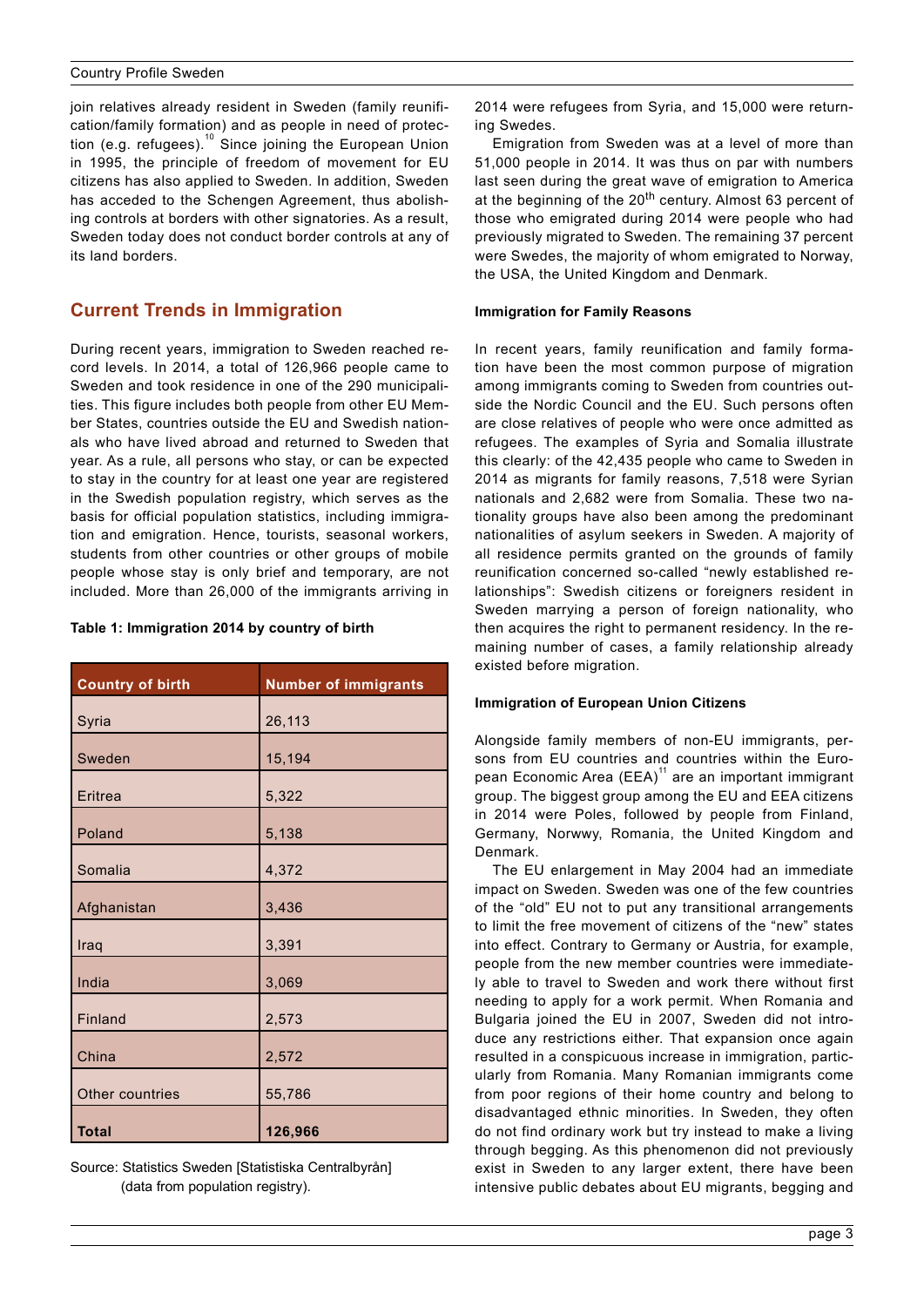### <span id="page-3-0"></span>**Figure 1: Immigration 2014 by reason of granting a residence permit**



**Comment:** Short, temporary stays, e.g. of asylum seekers or seasonal workers, or on the basis of a Schengen visa, are not included. "Other reasons" mainly includes people who have no right to stay in Sweden but who could not be returned to their country of origin. "Free movement rights EU/EEA" includes, for example, nationals of third-countries who have a long-term resident status in another EU Member State and moved further on to Sweden. EU citizens and Swedish nationals are included in Table 1, which is based on data from the population registry, but not in Figure 1, for which data on residence permits were used.

Source: Swedish Migration Agency [\[Migrationsverket\] \(data from residence permits](http://www.migrationsverket.se/download/18.39a9cd9514a346077211b08/1422893141722/Beviljade%2Buppeh%25C3%25A5llstillst%25C3%25A5nd%2Boch%2Bregistrerade%2Buppeh%25C3%25A5llsr%25C3%25A4tter%2B2014.pdf)   [database\).](http://www.migrationsverket.se/download/18.39a9cd9514a346077211b08/1422893141722/Beviljade%2Buppeh%25C3%25A5llstillst%25C3%25A5nd%2Boch%2Bregistrerade%2Buppeh%25C3%25A5llsr%25C3%25A4tter%2B2014.pdf)

squatting, and a number of reports have been produced to study the causes of this phenomenon and possible reactions.<sup>12</sup> Some municipalities are now trying to engage EU migrants in community services and offer them temporary accommodation. At the same time, the Swedish government maintains talks with Romania and provides aid funds in order to improve the situation of disadvantaged minorities in Romania. A countrywide begging ban was also discussed but finally rejected.

### **Immigration of International Students**

Foreign students also make up a significant proportion of new immigrants. During the academic year 2012-2013, almost one quarter (24 percent) of all people starting higher education at Swedish universities and university colleges came from other countries. Around 12,900 came from other EU-/EEA-countries, and a further 6,100 students came from third countries. Within the latter group, most foreign students came from China and India.

Between 2005 and 2010, study-related immigration to Sweden increased strongly and steadily. In 2010, a total of 14,188 residence permits for study reasons were granted. In 2011 and 2012, however, the number of third-country nationals who were granted a residence permit for study

reasons was at a much lower level, mainly due to the introduction of tuition fees in 2011. $14$  That year, only 6,836 permits were granted. Since then, however, the numbers have been rising again. In 2013, 7,559 residence permits were granted, and 9,267 in 2014.<sup>15</sup> The Swedish tuition fees still provoke controversy, however, not least because they only apply to incoming free-mover students. University education is still free of charge for students from EU countries, those who participate in official academic exchange programs, and people who have their usual residence within Sweden.

#### **Labor Immigration**

Labor immigration from countries outside the European Union also hovers at a considerable level despite the fact that it decreased slightly in 2013 and 2014. In 2012, a total of 19,936 labor migrants from third countries were granted a residence permit in Sweden. 19,292 such residence permits were granted in 2013, and 15,872 in 2014. Most labor immigrants in 2014, as in previous years, came from India, Thailand, China, Syria and Turkey.<sup>16</sup> Thai citizens are a particularly strong group among la-

bor migrants because they come to Northern Sweden in late summer each year to work as seasonal laborers picking cranberries and cloudberries, prized as a delicacy. After a few weeks, at the end of the picking season, they leave again. Indian labor migrants often take temporary or more long-term employment as computing specialists.

# **Immigration Policy**

### **Key Actors**

The government, based in the capital city Stockholm, sets out the general guidelines for migration policy by proposing bills. It is then the responsibility of the Parliament (*Riksdag*) to pass, reject or amend proposed bills. The government can supplement laws with ordinances.

The Ministry of Justice is the government body responsible for migration policy. It is also responsible for certain aspects of integration policies, which are split between several other ministries but mainly lie within the responsibilities of the Ministry of Employment. Since 2014, Sweden does not have a minister for integration anymore since the governing parties decided that integration was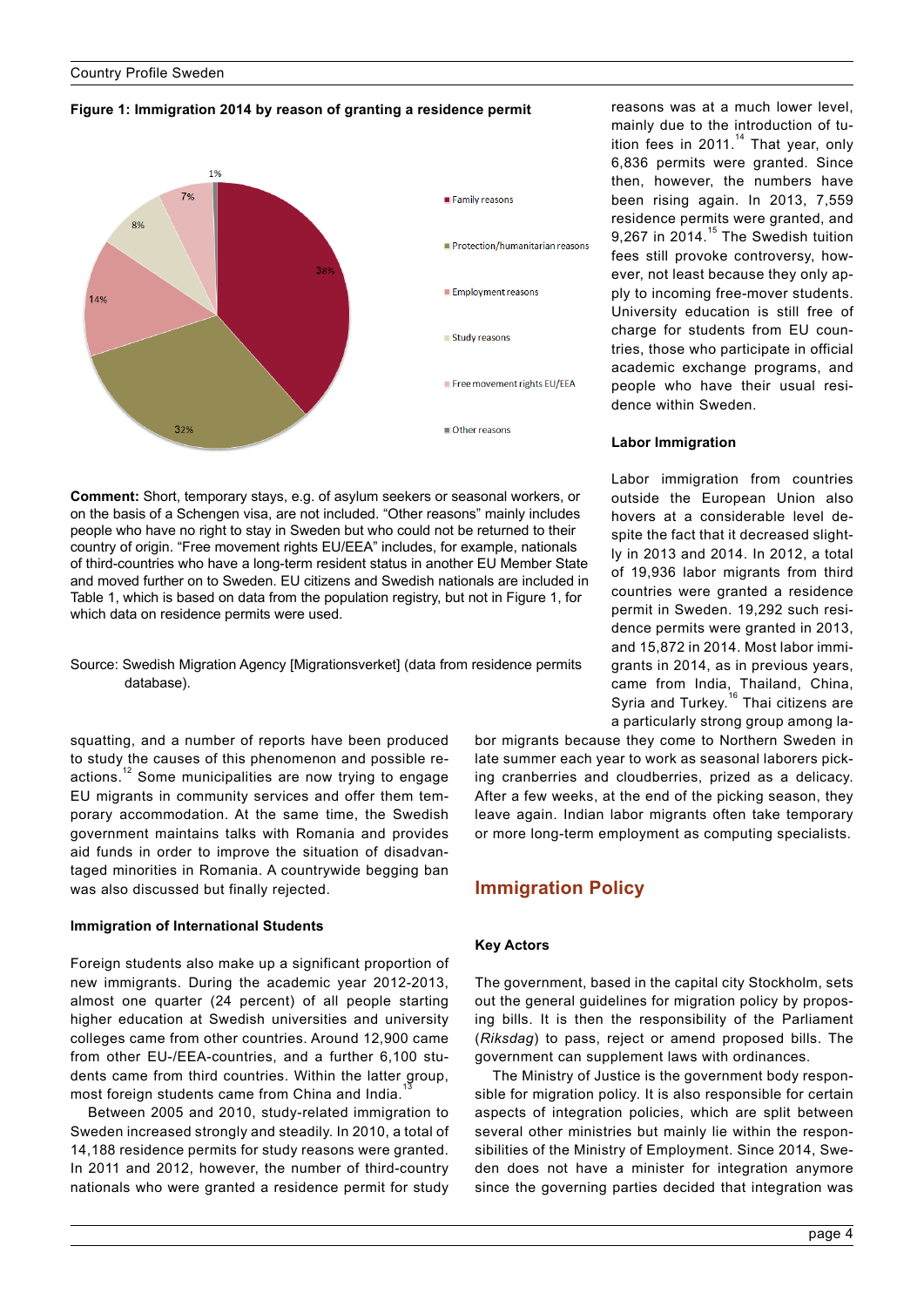<span id="page-4-0"></span>a cross-cutting topic which the government as a whole should take responsibility for.

The Swedish Migration Agency (*Migrationsverket*) 17 is responsible for regulating immigration to Sweden. It processes all types of residence permit applications and decides on them. Further to this, it also decides on asylum cases, manages the reception system for asylum seekers (including the provision of housing and daily allowances), runs detention centers, and processes applications for Swedish citizenship. *Migrationsverket* has its headquarters in Norrköping but also maintains a large number of branch offices of varying size in many municipalities across the country. Border control is a responsibility of the Swedish Police.

# **Key Legislation**

The legal system pertaining to migration in Sweden is governed by the Aliens Act (*Utlänningslagen*, Statute 2005:716), and emanating from that law, the Aliens Ordinance (*Utlänningsförordningen*, Statute 2006:97). The current Aliens Act took effect on 31 March 2006 and has subsequently been amended many times. Major policy shifts in recent years were the introduction of a new system for labor immigration in 2008, and the adoption by the *Riksdag* of several provisions aimed at encouraging circular migration to and from Sweden in 2014. Apart from these reforms, there has been a large number of minor amendments to the Aliens Act. Most of them were related to the implementation of binding EU legislation on asylum, border control and return, as well as legal immigration.

# **The Immigration of Workers and Circular Migration**

Towards the end of 2008, new rules came into force concerning the immigration of workers from non-EU states. Most importantly, labor immigration has since been almost entirely dependent on the recruitment needs of Swedish employers; the controlling powers of government agencies have been restricted to a minimum, and labor immigration opportunities are open to workers of all skill levels. As compared to the previous governance of labor immigration, the Swedish Employment Agency no longer carries out economic needs tests (priority checks) to establish whether the immigration of foreign workers is economically necessary.

### **The Process of Hiring Foreign Labor**

If employers have a vacancy, they are first obliged to advertise the vacancy publicly through the Employment Agency (*Arbetsförmedlingen*) and the EU job mobility portal EURES. If there is no response, or if an employer still prefers to recruit somebody from abroad, (s)he may employ a job applicant from any country in the world. After consulting the responsible trade union about the terms of employment, *Migrationsverket* handles the issuing of a residence and work permit. The terms and conditions must be based on the applicable collective agreements or, in the absence of such agreements, on what is customary for the job in question. Residence and work permits are granted for the time of employment, or – in case the position is permanent – for a maximum of two years with the possibility of an extension. During the first two years, the residence permit is linked to a specific employer and a clearly defined occupation. After that, the foreign worker may change employer, but not occupation. After a total time of four years, a permanent residence permit can be granted which then allows for full access to the labor market.

Employers can recruit anybody, regardless of qualifications or skills. Thus, not only qualified migrants, but also workers with low skills or even none at all, may immigrate, if employers have the relevant vacancies. Labor migrants are given access to the same social rights as the rest of the country's population, provided that they are likely to stay for at least one year. They may also bring close relatives, i.e. spouses or partners as well as children up to the age of  $21.1$ 

### **Links between Labor Migration and the Asylum System**

Another special feature of Swedish labor immigration policy is that the country dovetails the immigration of asylum seekers with labor migration. Asylum seekers normally have access to the labor market from the beginning of their stay in Sweden. When they are found not to be in need of protection they may apply, within two weeks from receiving a final negative decision on their asylum claim, for a residence permit for work purposes. It is issued whenever an asylum seeker has been working for at least four months before rejection and the employer guarantees that the contract continues. The type of work, and whether it is full-time or not, does not matter as long as the working conditions are in line with Swedish collective agreements and the monthly salary is at least 13,000 SEK (approx. 1,400 Euro). This possibility of "status change" was originally introduced in 2008, and further facilitated in 2014. Under the old rules, failed asylum seekers had to be employed for at least six months by the same company in order to qualify for a status change. $1$ 

### **Controversies and Reactions**

The demand-driven Swedish approach to labor immigration, which the OECD has labelled "the most open labor migration system among OECD countries",<sup>20</sup> is not uncontroversial, however. There are two main lines of criticism. One main topic of public debate has been the misuse of the system by untrustworthy employers. There have been numerous reports, for example, about employers paying their immigrant workers lower wages than originally promised. There were also reports on alleged cases of employers accepting money from applicants for giving them a job and thus making it possible for them to receive a residence permit in Sweden. In May 2013, the Swedish Trade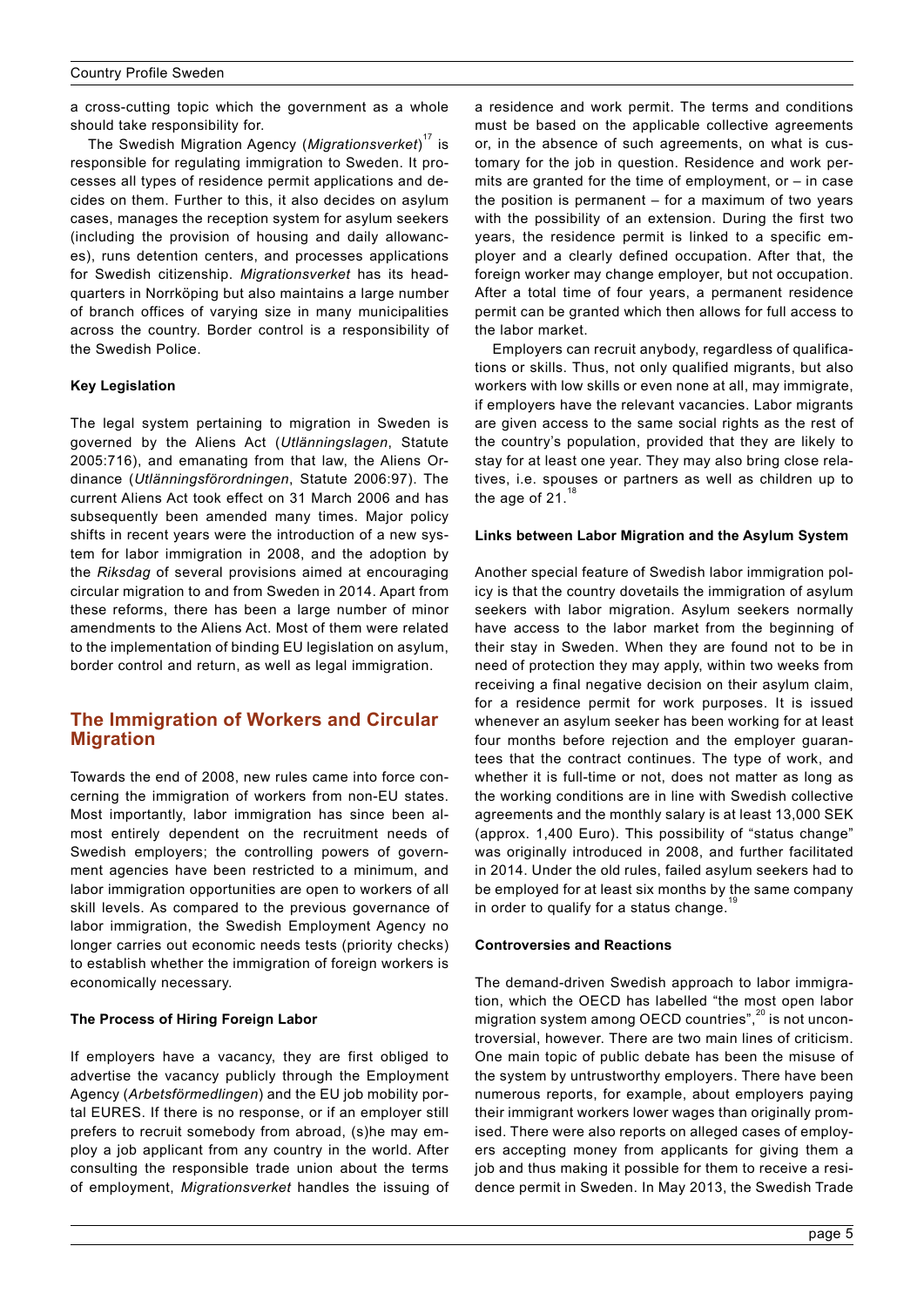Union Confederation (LO) published an extensive report, documenting such issues. $2^{21}$  Another frequent criticism is that a substantial share of labor immigration takes places in sectors where there is no shortage of domestic labor. $2^2$ 

Reacting to such criticism, the *Migrationsverket* iteratively introduced stricter requirements for the recruitment of foreign workers to certain industrial branches. Since 2012, businesses in the cleaning, hotel and restaurant, service, construction, staffing, commerce, agriculture and forestry, and automobile repair sectors, as well as all new enterprises, have to prove ex ante that they can actually pay regular salaries during the foreseen employment periods. In 2014, the Parliament passed an amendment to the Aliens Act, making it possible for the Migration Agency to carry out post-arrival checks on employers to verify whether admitted third-country nationals really start working, and whether businesses comply with the terms offered. To compensate for these additional checks, trustworthy employers that frequently hire job-seekers from third countries can now get certified, which means that the Migration Agency ensures a quick processing of applications for residence permits. Electronic applications from foreign workers with a job offer from a certified employer are now often decided upon within five days.

Table 2 displays the ten main occupational categories among incoming workers from third countries in 2014, as compared to 2013. It shows that, overall, the number of immigrating workers in occupations requiring a high level of skills has tended to increase modestly, while the number of third-country nationals coming to work in low-skill jobs (such as "helpers in restaurants" and "helpers and cleaners") has decreased substantially. This can be seen as a result of the stricter requirements mentioned above.

### **Approaches to Circular Migration**

Apart from this system for labor immigration, Sweden also receives self-employed people (business owners) on relatively generous terms.<sup>23</sup> The country also has an interesting policy regarding circular migration. In 2009, the government appointed an independent parliamentary committee to examine the connection between circular migration and development. The final report of the committee, published in 2011, included several proposals, including allowing longer periods of absence from Sweden without the loss of residency, providing public support to diaspora groups and their development-related projects in other countries, establishing a website enabling migrants to compare fees for remittances back to their home countries, and achieving better coherence between migration and development strategies. $24$  One of the outcomes of the report was a government bill, which was enacted by

| Table 2: Work permits granted to workers from abroad, 2013 and 2014 (Top-10 occupational categories) |  |  |
|------------------------------------------------------------------------------------------------------|--|--|
|------------------------------------------------------------------------------------------------------|--|--|

| <b>Employment category</b>                                          | 2013   | 2014   |
|---------------------------------------------------------------------|--------|--------|
| Agricultural, fishery and related laborers                          | 5,915  | 2,885  |
| <b>Computing professionals</b>                                      | 3,477  | 2,525  |
| IT architects, system analysts and test managers                    |        | 903    |
| Housekeeping and restaurant service workers                         | 830    | 666    |
| Architects, engineers and related professionals                     | 415    | 424    |
| Helpers in restaurants                                              | 470    | 364    |
| Physical and engineering science technicians                        | 267    | 335    |
| Helpers and cleaners                                                | 397    | 208    |
| <b>Business professionals</b>                                       | 190    | 199    |
| Personal care and related workers                                   | 282    | 189    |
| Total (all occupations, excluding family members of labor migrants) | 15,357 | 12,094 |

**Comment:** Please note that before 2014, computing professionals and IT architects, system analysts and test managers were regarded as the same occupational category.

Source: Swedish Migration Agency [\[Migrationsverket\].](http://www.migrationsverket.se/download/18.39a9cd9514a346077211b06/1422893141261/Beviljade%2Barbetstillst%25C3%25A5nd%2B2014%2B-%2BWork%2Bpermits%2Bgranted%2B2014.pdf)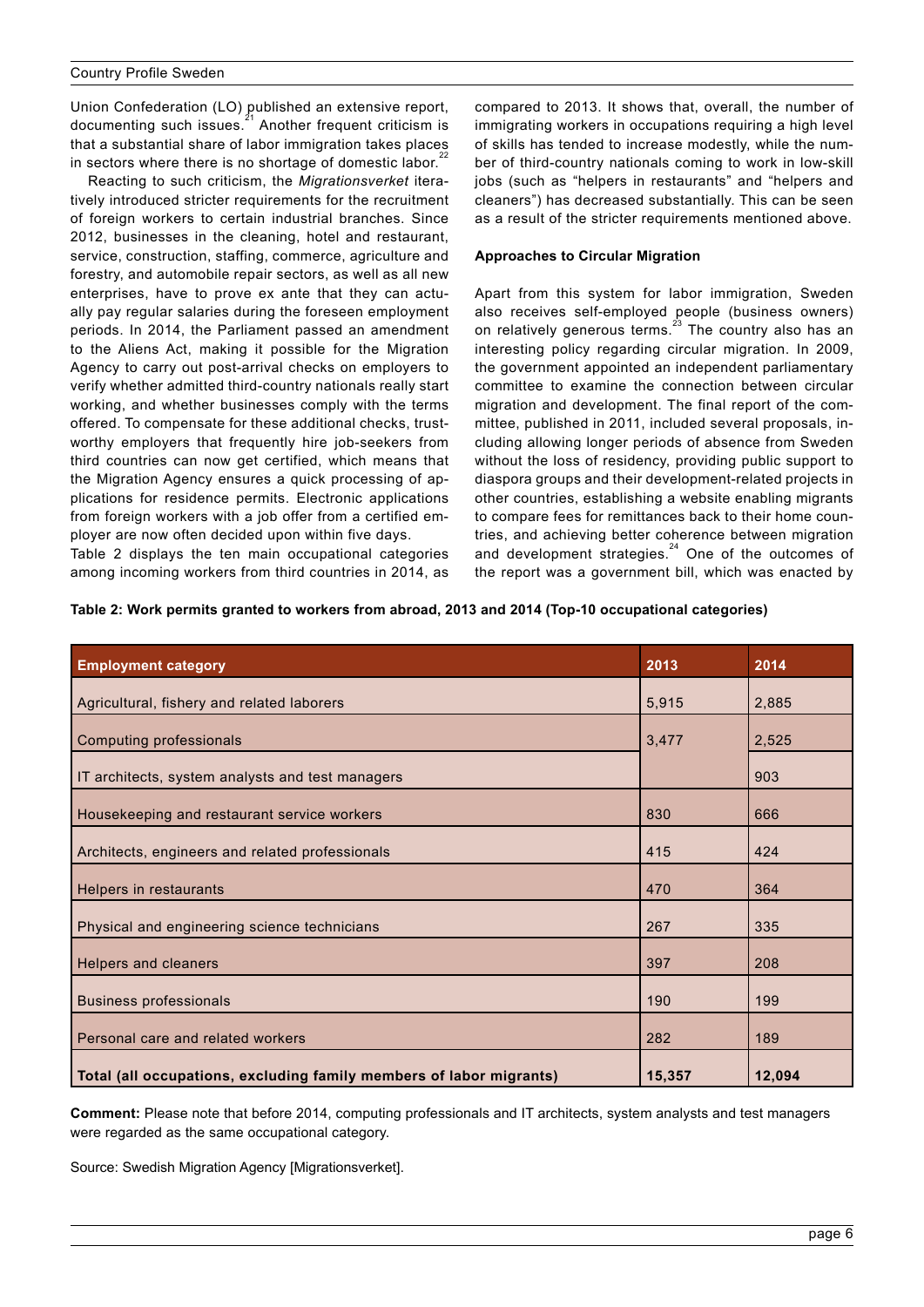<span id="page-6-0"></span>Parliament in 2014 and aims at facilitating circular mobility to and from Sweden. Since then, a permanent residence permit is only revoked when a migrant stays outside Sweden for two years or more, and labor immigrants with temporary residence permits are allowed to spend certain periods of time outside Sweden and still be able to qualify for a permanent residence permit seven years after their first entry to Sweden. With this reform, Sweden made once again clear that it does not trust "managed" policies for circular migration, which, for example, allow labor migrants to stay for a predetermined period of time only. Instead, from the Swedish perspective, the migrants themselves shall be able to decide. If they want to leave and come back, they may do so; if they want to stay, that is also an option. $\frac{3}{5}$ 

# **The Immigrant Population**

Today (2015), around 1,603,551 people, or 16.5 percent of the Swedish population, were born abroad. A large number of them have come from neighboring Nordic countries. However, the number of immigrants from other European countries, Africa and Asia has recently grown significantly (see Figure 2). In 1970, the proportion of people born abroad in relation to the total population was just over one third of what it is today.

Most immigrants live in and around the cities of Stockholm, Gothenburg and Malmö, with smaller numbers in Örebro, Uppsala, Jönköping, Kalmar and Södertälje. By

### **Figure 2: Foreign-born residents in Sweden, 1970-2014**

contrast, the proportion of immigrants on the island of Gotland in the Baltic Sea, as well as in the northwestern and northern provinces of Sweden, is relatively small, although there are immigrants and refugees even in the extreme north, often running pizzerias or kiosks.

# **Integration Policy**

Swedish integration policy has internationally been regarded both as one of the most ambitious and successful.<sup>27</sup> In the public discourse, achievements and challenges with regard to the integration of migrants are largely framed in terms of practical issues: jobs, housing, language acquisition and the take-up of social benefits.<sup>2</sup> While the Scandinavian welfare state is today an eager advocate of free trade and a liberal market economy and also accepts growing income inequality, it still boasts a relatively large public sector offering comprehensive social security systems. These are available to all registered inhabitants, irrespective of their nationality. Equality, solidarity, cooperation and consensus are core aspects of this system, which has, however, come under scrutiny many times in recent years.

# **Challenges Regarding Immigrant Integration**

Strongly increasing immigration, especially since 2010, has raised questions as to whether the Swedish labor market has been strong enough to absorb newly arrived



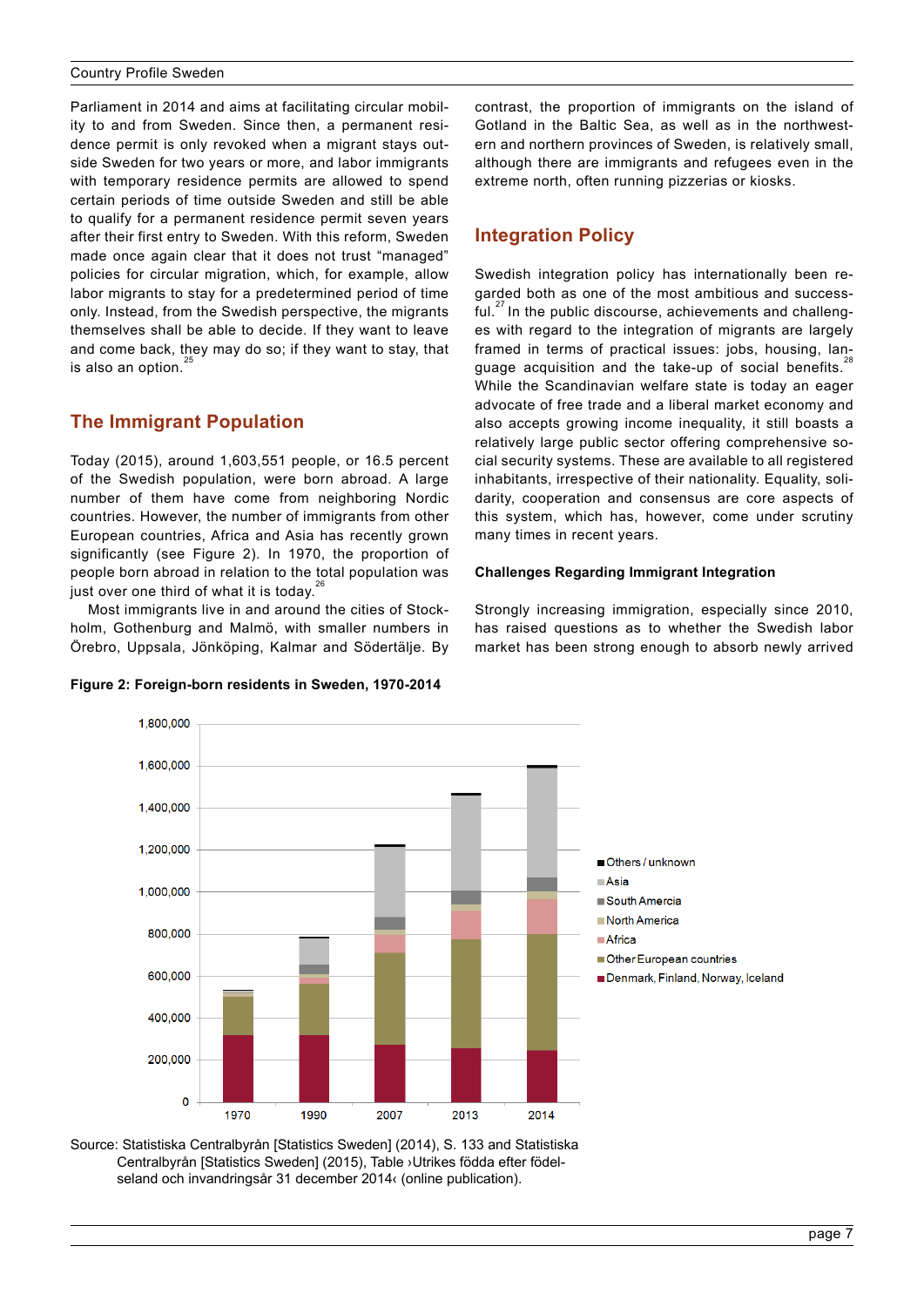migrants. There is also a severe lack of affordable housing. While this has been a problem in the larger metropolitan areas within Sweden for a long time, even less dynamic municipalities in remoter regions now face serious shortages. The situation is aggravated by the fact that the Swedish Migration Agency normally uses ordinary apartments as accommodation for asylum seekers. Those who are granted protection are required to move out of the Agency's reception facilities, but in practice, they will most often need the same type of housing even after the asylum procedure. Thus, there is competition between similar groups of newly arrived migrants at different stages of the immigration process for a more and more limited segment of the housing market.<sup>29</sup> Other groups with financial means below average, such as pensioners, students and young people leaving their parents' households, also compete in the same market segment. As a result of not being able to find affordable housing or work, many refugees with an established right to stay risk getting stuck in the reception system for asylum seekers, and in passivity. The government now envisages that 250,000 new, cheap rental apartments be built until 2020.<sup>30</sup> Efforts to speed up and facilitate labor market integration are also being discussed.

In earlier periods, such as during the 1960s and 1970s, immigrants had less difficulty finding jobs and a place to stay in Sweden. To be attractive as employers, companies with labor needs sometimes provided recruited immigrants with accommodation and trade unions assisted with integration measures. In school, children from foreign families had the right to be taught in their mother tongue for a certain number of hours a week. This still exists, but due to a lack of resources and the broad variety of languages spoken among immigrants today, municipalities are sometimes not able to provide sufficient mother tongue tuition. Municipal libraries have also played an important role for integration, in earlier times by, for example, purchasing lexicons, newspapers and books in the major immigrant languages. $31$  Today, they are popular among newly arrived migrants also because they offer access to computers and free internet.

#### **Political Thought Guiding Integration Policies**

In the 1960s and 1970s, Sweden was markedly influenced by social democratic thought, and policies were based on the assumption, that immigrants would stay. As early as 1968, the egalitarian approach already outlined was anchored in the first governmental bill about immigrant policy objectives: immigrants were to have the opportunity to achieve the same living standards as the rest of the population.32 It was argued that immigrants were to have the right to maintain the language and culture of their country of origin, but that the state needed not actively support this; rather, the migrants themselves were able to attend to the matter.<sup>33</sup> In 1975, the government granted foreign residents the active and passive right to vote in [municipal and provincial parliament elections.](http://www.bpb.de/gesellschaft/migration/kurzdossiers/184679/voting-rights-and-political-participation) Third-country nationals may participate in elections after three years of legal residence in Sweden. EU citizens,

Norwegians and Icelanders have this right after only 30 days of residence in Sweden if they notify their municipality about their wish to vote.

In the 1980s and 1990s, when the influx of refugees and family members migrating to Sweden for reunification was growing, the image of generosity and equality that had developed over the years was increasingly felt to be a burden. The government felt obliged to demonstrate that Sweden was able to restrict immigration. Stricter immigration control was now deemed a prerequisite for successful integration. In line with restrictions in asylum and immigration legislation introduced at the time, the strategy adopted with regard to integration was also changed; whereas previously multiculturalism had been stressed and at times fostered by the state, this policy was considered to have accentuated cultural differences between Swedes and immigrants, thereby gradually reinforcing mental and social boundaries. The new policy was intended, instead, to play down such differences, stress similarities and focus on social cohesion.

As a result, asylum seekers recognized in Sweden as refugees or granted a residence permit for humanitarian reasons must today, if they do not want the integration benefits be cut, attend an obligatory "Swedish for Immigrants" course, which is offered and paid for by the municipality in which they take residence. The course not only aims to teach the Swedish language but to provide knowledge of the social system and Swedish traditions. It concludes with an examination, which is deemed an important requirement for finding a job. The policy also considers the best form of integration into Swedish society to be rapid integration into the labor market. Education and training, as well as active job placement, are therefore of the utmost priority in today's integration policy. There are a number of apprentice- and internship initiatives and the state also subsidies employment for people who have been unemployed, so-called "step-in" jobs (*instegsjobb*). Still, much remains to be done with regard to labor market participation. The unemployment rate among third-country nationals was almost 30 percent in 2012, more than three times as high as for Swedish nationals, $35$  and further to this, there are also signs of a massive brain waste, with newly arrived migrants often performing work far below their levels of qualification.<sup>3</sup>

### **"All Sweden" Policy**

To prevent disproportionate concentrations of the immigrant population in certain places, the government once attempted to disperse newly arrived asylum seekers and recognized refugees throughout the country under what was known as the "All Sweden" policy. This was intended to counteract a strong trend in more remote regions, especially in central and northern Sweden, towards ageing populations and the de-population of smaller towns as a consequence of young people moving to the cities and the South of the country. In the course of the last decade, however, the "All Sweden" policy has brought about a dilemma: municipalities in regions suffering from emigration and ageing declared their readiness to take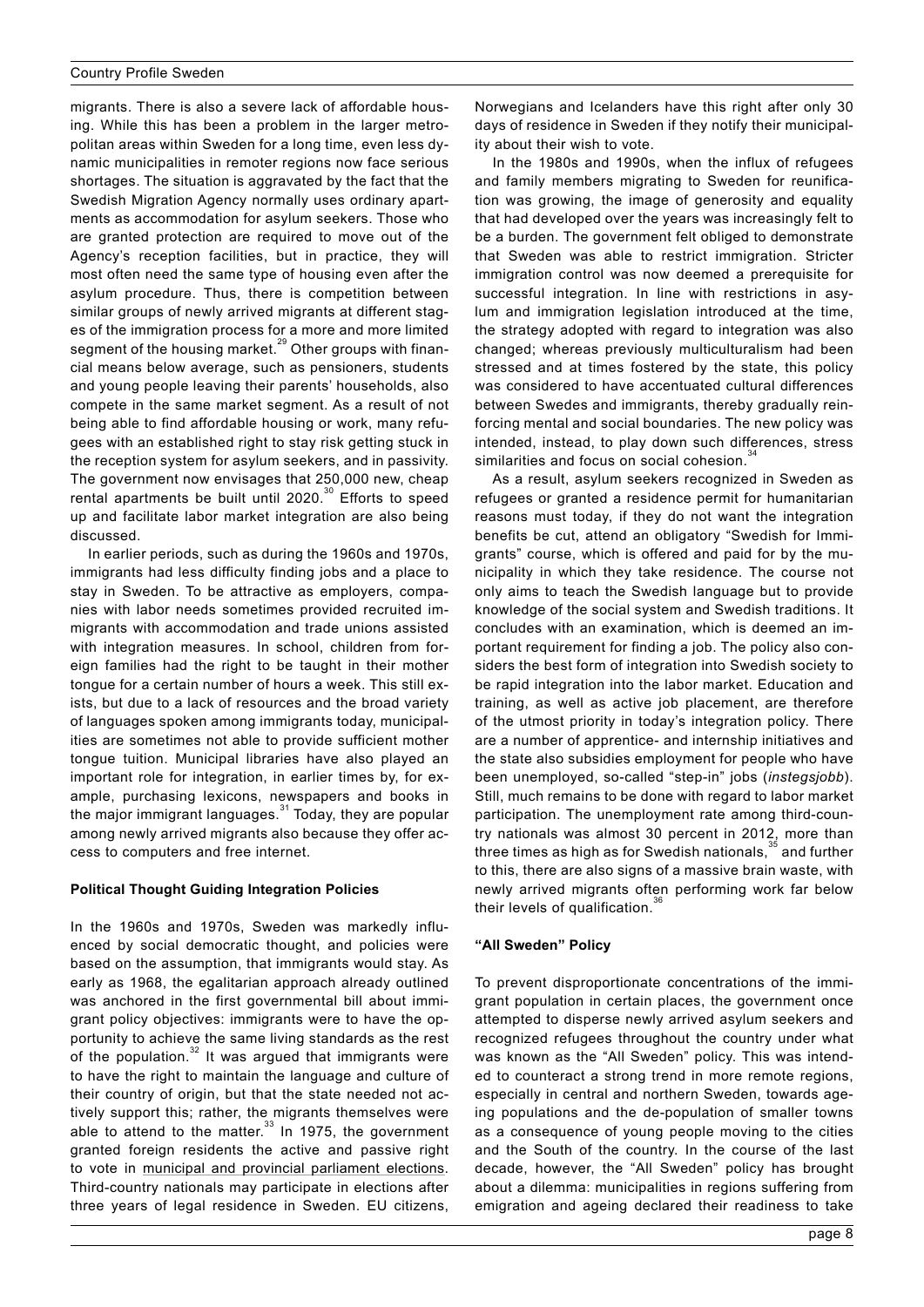<span id="page-8-0"></span>in asylum seekers and refugees; however, there was often a shortage of jobs in such places, with the result that migrants accommodated there often tried to move on to bigger cities as quickly as possible. In cities such as Gothenburg, Malmö or Stockholm there may indeed be more jobs available, but there is limited low-cost housing, leading to an increased concentration of migrants crowded into the suburbs, which contributes to social tension. High-rise buildings in the suburbs of Stockholm and other cities are symbolic of this situation, having been erected between 1965 and 1975 under the so-called "Million Program" (*Miljonprogrammet*). Today some of these areas are run-down. As the rents are comparatively low, many socially disadvantaged groups live there, such as migrants, low-income single parents and poor pensioners. Social scientists speak of this as marginalization and social segregation.<sup>37</sup> Today, the "All Sweden" approach has been softened. There is no mandatory distribution system for asylum seekers, but all municipalities are encouraged to provide accommodation for asylum seekers. Those who have relatives or friends in Sweden may however chose to stay with them. In order to counteract segregation, the central government pressures the wealthier municipalities in the metropolitan areas of Stockholm and other bigger cities to receive asylum seekers.

# **Citizenship**

Since 2001 Sweden has had a fairly liberal law on citizenship. It emphasizes both elements of the right to nationality based on parentage and the principle of birthright citizenship. According to the parentage principle (*ius sanguinis*), it is the parents' citizenship that is decisive as to which citizenship is conferred upon the child at birth. If a Swedish woman gives birth to a child, then that child automatically receives Swedish citizenship.

In addition to ius sanguinis, there are strong elements of the principle of birthright citizenship (*ius soli*) as well as a generous possibility of acquiring citizenship by naturalization. Any foreigner resident in Sweden for at least five years who is of full legal age, provides proof of his or her identity, possesses a permanent residence permit and has committed no criminal act can apply for Swedish citizenship. Language skills or special knowledge of the state and social systems are not required. There are even exceptions applicable to the minimum residence period of five years: stateless persons or recognized refugees can apply for Swedish citizenship after three or four years in Sweden, respectively. Danes, Finns, Icelanders and Norwegians can even become Swedes after two years of residence. Whereas the earlier Swedish law did not permit dual citizenship, since 2001 foreigners have been able to retain their former citizenship when acquiring Swedish citizenship. Dual (and multiple) citizenship is accepted without exceptions.

Between 2009 and 2013, almost 200,000 people who were previously citizens of another country or who have been stateless, acquired Swedish citizenship.<sup>39</sup> In 2015, a number of minor changes to the Swedish Citizenship Act came into force. The Citizenship Act now includes a preamble stating that Swedish citizenship stands for affinity with Sweden and links all citizens. It also states that Swedish citizenship consists of rights and responsibilities. In addition, all Swedish municipalities are now obliged to hold annual citizenship ceremonies for new citizens in order to celebrate their new citizenship. This change to the nationality law was intended to emphasize the symbolic value of becoming a Swedish citizen.

In addition to these provisions, which mainly aim at clarifying the significance of Swedish citizenship, rules regarding the automatic acquisition of citizenship at birth were changed so that a child now always acquires Swedish citizenship at birth if one of the child's parents is a Swedish citizen. Before this reform, the child of a Swedish man and a foreign women could not automatically become a Swedish citizen if the child was born abroad or the parents were not married. Children and young people's opportunities to obtain Swedish citizenship were also improved. Children of foreign citizens can now become Swedish citizens if they are under 18 years old and have resided in Sweden for at least three years with a permanent residence permit. Young people between 18 and 21 years can acquire Swedish citizenship if they have resided in Sweden with permanent residence since the age of 13. $<sup>4</sup>$ </sup>

# **Asylum and Refugees**

Despite its relative geographical remoteness, Sweden is a main destination country for people seeking protection in the European Union. In 2014, roughly 81,300 applications were registered in Sweden, an increase by almost 50 percent compared to the year before, when 54,259 applications were counted. The 2014 figure represents the highest number since 1992, when roughly 84,000 people applied for asylum in Sweden, mainly due to the war in former Yugoslavia.

In a comparative European perspective, while Sweden had the second highest number of asylum applicants in 2014 after Germany (202,815), it ranked top if counted per capita (8.4 applicants per thousand inhabitants). The five largest groups among asylum seekers coming to Sweden in 2014 were Syrian nationals (38 percent of all asylum seekers), Eritreans (14 percent), stateless persons (ten percent) as well as people from Somalia (six percent) and Afghanistan (four percent). $42$ 

### **Reception and Accommodation of Asylum Seekers**

Against the background of the strongly increasing numbers of asylum seekers in recent years, topics such as reception arrangements, integration measures, and the unbalanced distribution of asylum seekers among EU Member States,<sup>43</sup> have been much debated in Swedish society. Sweden has a comprehensive reception and accommodation system for incoming asylum seekers which during times of high numbers is put under pressure. The reception system is mainly managed by the Migration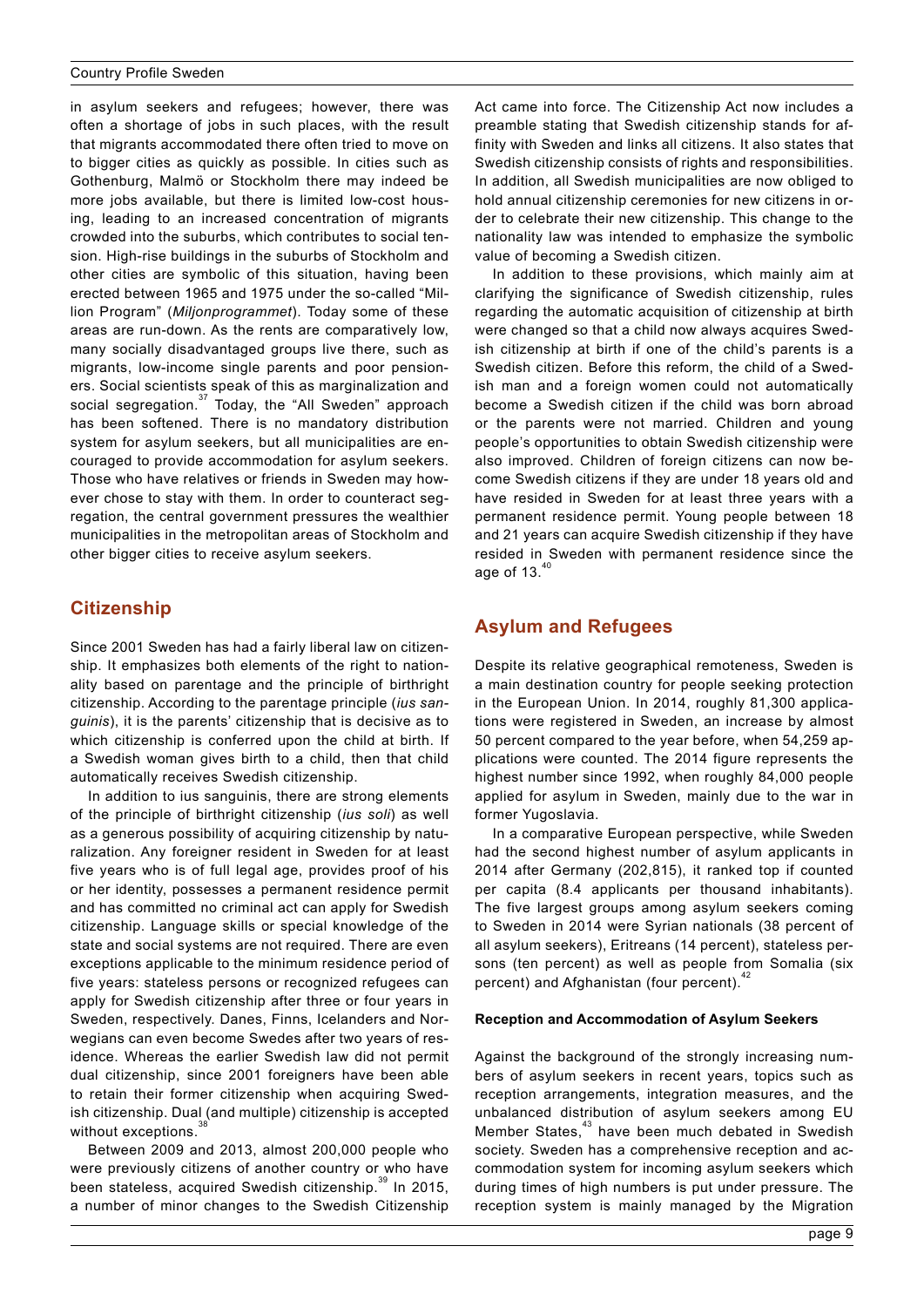Agency. While an application is under consideration, the applicant is enrolled at a reception unit, which will help him/her with accommodation and expenses during the waiting period. There are two different main types of accommodation: In most cases, accommodation is provided by the Migration Agency in an apartment in a normal housing area, rented by the Migration Agency anywhere in the country, or at a reception centre. The asylum applicants receive daily allowances in cash if they cannot support themselves. Urgent medical care is also provided, and families stay together and usually do not share a flat with other asylum applicants. Swedish municipalities decide for themselves whether they wish to take in asylum seekers, and, if so, how many each year, and sign an agreement with the Migration Agency. There is no mandatory distribution key. When ordinary places offered by municipalities are not sufficient, however, the Migration Board may rent temporary accommodation for asylum seekers on the free market, without consulting municipalities. These can be youth hostels, hotels, military barracks and other suitable facilities, including holiday homes, located anywhere in the country.

As an alternative to stay in accommodation provided by the Migration Agency, asylum seekers also have the possibility to arrange their own accommodation. Since applicants usually do not have the financial means to pay

### **Figure 3: Number of new asylum applications, 2005-2014**

the rent for a flat, they often stay with friends or relatives in such cases. Those who choose to reside with friends or family members receive a financial allowance similar to the allowance for those staying in accommodation provided by the state.<sup>4</sup>

On the one hand, this reception system ensures relative flexibility in times of fluctuating numbers of asylum seekers and encourages a distribution across the whole country. On the other hand, however, it also provides fuel for recurrent political conflicts, as there is a tendency for wealthier municipalities in and around Stockholm, as well as in the South of Sweden, to be less willing to provide housing for asylum seekers than poorer municipalities in smaller town and remoter areas. The government has been trying to counteract this by providing financial incentives for those municipalities who accept more asylum seekers than the average. Time and again, however, mandatory distribution keys have been proposed.

#### **Decisions on Asylum Applications**

In 2014, the Swedish Migration Agency made decisions on 53,503 asylum applications, roughly 3,000 more than in 2013. In 31,220 cases (58 percent), the decision was positive. Among all positive decisions, refugee status was granted in 34 percent of the cases and subsidiary protec-



Source[: Swedish Migration Agency \[Migrationsverket\].](http://www.migrationsverket.se/download/18.36084ac214622cf6599137e/1426062974537/Tab%2B2%2B-%2BApplication%2Bfor%2Basylum%2Breceived%2B1984-2014.pdf)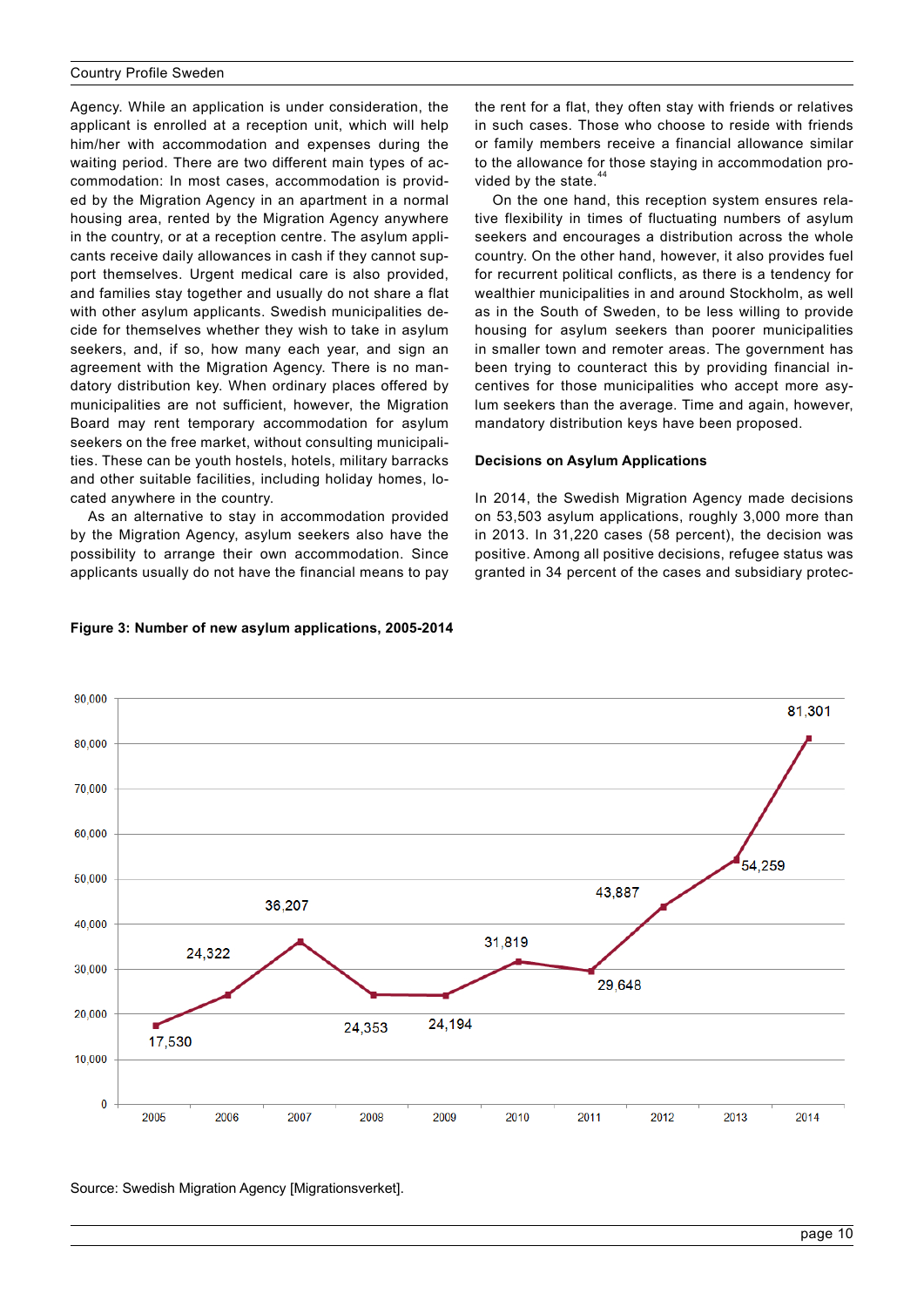<span id="page-10-0"></span>tion in 59 percent. In another five percent of the cases, a residence permit was granted due to particularly distressing circumstances.

Among the ten most relevant citizenship groups among asylum seekers, Syrian nationals had the highest proportion of positive decisions, 90 percent. If one excludes cases in which the Migration Agency did not consider the application materially, for example due to the responsibility of another European country for the examination of the application ("Dublin cases"), then almost 100 percent of all Syrian applicants were granted protection. Also Eritreans had a very high protection rate in cases in which the application was to be examined in Sweden.

Other important nationality groups with high shares of positive decisions were stateless asylum seekers (80 percent) and Afghans (60 percent). By way of contrast, citizens of Albania and Serbia were in almost all cases not found to be in need of protection.<sup>4</sup>

### **Unaccompanied Minors**

A comparative analysis of asylum applications reveals another striking feature; the number of unaccompanied minors among asylum seekers is very high in Sweden, if counted in relation to the country's population. In 2014, the number of minors arriving in Sweden without parents or guardians was almost five times as high as in 2008. 7,050 unaccompanied minors applied for protection in Sweden that year. This was the highest number across the EU. In Germany, which registered the second highest number, there were  $4,400$  such minors.<sup>46</sup> The question why Sweden apparently is an attractive destination for unaccompanied minors is not easy to answer, as there is no objective evidence. It can be assumed, however, that relatively good standards of accommodation and care, fair perspectives of being granted protection and the generally child-friendly climate in Sweden, act as pull factors.<sup>4</sup>

#### **Resettlement**

In addition to people who come to Sweden and apply for asylum there, the country also has a long tradition of receiving refugees via official state-managed resettlement. The government sets an annual quota, and on this basis, the Migration Agency, in cooperation with the United Nations High Commissioner for Refugees (UNHCR), selects displaced persons or refugees in countries of origin or transit countries for protection and residence in Sweden. In recent years, the quota has been 1,900 refugees per year. In 2014, refugees were mainly resettled from Iran, Egypt, Kenya, Uganda, Sudan, Lebanon, Jordan, the United Arab Emirates, Israel and Turkey, and the largest nationality groups were Syrians, Afghans and Eritreans. Before resettled refugees arrive, they receive cultural orientation about life in Sweden, and it is established in which municipality each person will take residence. This is based on agreements between municipalities and the Migration Agency. Remoter regions of Sweden that are

scarcely populated and often face de-population, mainly in the north and northwest of the country, are especially active in providing housing for resettled refugees.

# **Irregular Migration**

#### **Quantifying the Irregular Immigrant Population**

To quantify the extent of irregular migration to Sweden is a difficult task. An inquiry committee that was tasked by the government in 2010 to present proposals on how to regulate access to health care and medical services for asylum seekers and undocumented migrants estimated that there were between 10,000 and 35,000 migrants staying in Sweden without valid residence permits or visas.<sup>49</sup> Meanwhile, the Migration Agency assumes that most undocumented migrants who come to Sweden apply for asylum after arrival. When they are rejected, they often abscond in order to avoid forced return. It also happens that asylum seekers go into hiding to avoid to be transferred to other EU Member States under the Dublin regulation. $50$  In 2014, the Swedish Migration Agency handed more than 11,000 cases over to the police for forced return, mostly rejected asylum seekers. 7,350 of them subsequently disappeared from their registered places of residence, which means that removals could not be enforced. If it is assumed that this happens in several thousand cases each year, Sweden may gradually build up a growing stock of irregular migrants. It is very unclear, however, if all rejected migrants who abscond really stay in Sweden. As the country belongs to the Schengen area, and is surrounded by other Schengen states, there are no border controls at land borders. Hence, it is impossible to know whether disappeared persons are hiding within the country, or have left Sweden for other countries. It is of course also virtually impossible to monitor arrivals. Some migrants may enter Sweden without giving notice to authorities.

In general, it can be assumed, however, that the number of irregular migrants in Sweden is smaller than in central or south European countries. This is attributable to the fact that Swedish society leaves little room for irregular stays.<sup>52</sup> The Scandinavian welfare state stands out by, among other things, having a comprehensive and detailed record of the population. All citizens and legal immigrants have a personal identification number comprising the date of birth and four further digits that clearly identifies each person in the municipal tax registers.<sup>33</sup> Without such a number it is not possible to open a bank account, receive social security benefits or claim other social services, or apply for a telephone line. This makes it difficult to live without legal residence status, and due to the cold Scandinavian climate, it is not possible to live on the street during most of the year. In addition, a high degree of unionization among Swedish workers makes it difficult for an irregular worker to remain undetected.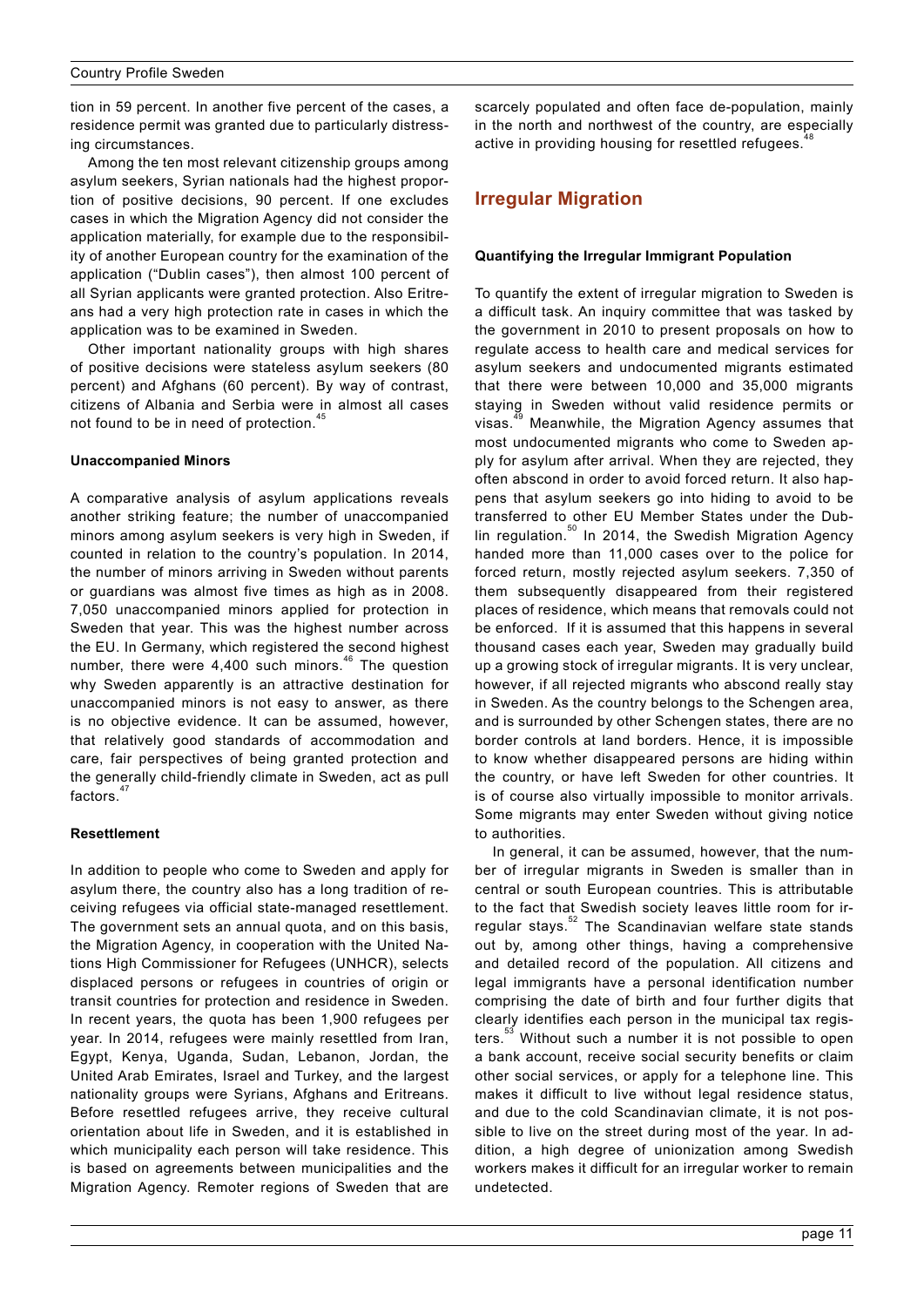# <span id="page-11-0"></span>**Regularization**

In 2005, Parliament reformed Swedish asylum law; thereby bringing Sweden in line with EU asylum legislation that had entered into force in previous years. In this context, a measure was introduced for regularizing rejected asylum seekers and people living in Sweden for some years under a deportation order that had not yet been carried out. Those concerned were given the right to submit a new application for asylum by March 2006. The Migration Board was required to apply particularly flexible criteria when assessing these follow-up applications. According to the Migration Agency, about 30,000 applications were submitted, of which just 60 percent were approved. The approval right was as high as 96 percent for applicants from countries to which it was impossible to carry out deportations.<sup>34</sup>

# **Access to Health Care and Education**

Access for irregular migrants to health care and education for undocumented children have been important topics of discussion in Sweden. As equal access to social services is an important issue, as are children's' rights, a new law entered into force in Sweden in July 2013, giving irregular migrants access to basic health care on the same terms as registered asylum seekers. At the same point in time, it was also clarified by law that children without legal residence in Sweden have the same right to education as legal residents. Both issues were previously not legally regulated.

# **Future Challenges**

In sum, Swedish policies on immigration, integration and asylum are characterized by a progressive and pragmatic stance, an overall positive view of migration and its possible effects on Swedish society, and a willingness to help people fleeing from war and persecution. Important attributes of the Swedish approach are equal treatment, trust in market economy values, and humanism. The factual immigration flows to Sweden during recent years show that many migrants use the immigration channels that Sweden has opened up for them. There are, however, some serious concerns.

# **High Numbers of Asylum Seekers**

The exceptionally high numbers of asylum seekers that arrived in Sweden in 2013, 2014 and in the course of 2015 have created bottlenecks in the reception system and challenges with regard to integration capacities. On the one hand, the Swedish Migration Agency has so far been able to cope with the task of processing a rising number of applications and to provide the newly-arrived with a roof over their heads, also because the central government has been willing to increase funding on short notice and allowing the Migration Agency to employ hundreds of new case-workers. On the other hand, there is a severe lack of affordable housing and jobs. Not being able to find a permanent place of residence or work, many refugees with an established right to stay get stuck in the reception system for asylum seekers, and in passivity. Recently, the government has announced a number of new integration measures and investments into the construction of new houses. In some regions, pilot projects have been started to quickly assess the qualifications of newly arrived asylum seekers, and to offer them internships and complementary education in order to absorb them into public sector jobs where additional manpower is needed, especially in hospitals and retirement homes. Meanwhile, the issue of brain waste, with newly arrived migrants often performing work far below their levels of qualification, also needs to be addressed.

# **Public Discourse: Shifting to the Right?**

When it comes to the public discourse about immigration, Sweden is, in a comparative perspective, characterized by a high degree of political correctness. Politicians, journalists, academics and other public figures often take pride in emphasizing the fact that Sweden has received, in relation to the size of the country's population, more asylum seekers than any other country in the European Union, and that there were no refugee crisis if other countries acted like Sweden.<sup>55</sup> There is also a tendency towards highlighting, sometimes from a standpoint of moral superiority, Swedish openness and generosity in comparison to restrictive policies and "nationalist" approaches in neighboring Nordic countries, especially in Denmark, and elsewhere in Europe. However, a parallel discourse is on the rise in Sweden, predominantly taking place outside mass media, in blogs, discussion fora and social media, for example, where immigration can be openly depicted as a burden on the welfare state, and as a threat to social cohesion. In this line of thought, politicians and government agencies are accused of ignoring the many "problems" associated with immigration and asylum, to lie about its costs, and to neglect the needs of Sweden-born workers and pensioners. Along these lines of argument, the radical right-wing "Sweden Democrats" (*Sverigedemokraterna*) are gaining increasing support among the electorate. While they have been represented in municipal and regional bodies for many years, they recently managed to establish themselves both in the European Parliament and, with almost 13 percent of the votes, in the Swedish *Riksdag*. There, they hold a key position. As neither the governing red-green coalition nor the centerright and liberal block hold a majority in Parliament, the Sweden Democrats can, each time a government bill is voted, chose to either help the governing coalition to pass it, or join the opposition and make the government fail. This role gives them a lot of public attention, and the media now increasingly accept the party's representatives as "normal" politicians and frequently invite them to debate shows and news programs. Thus, while the Sweden Democrats have long been isolated and labeled as ex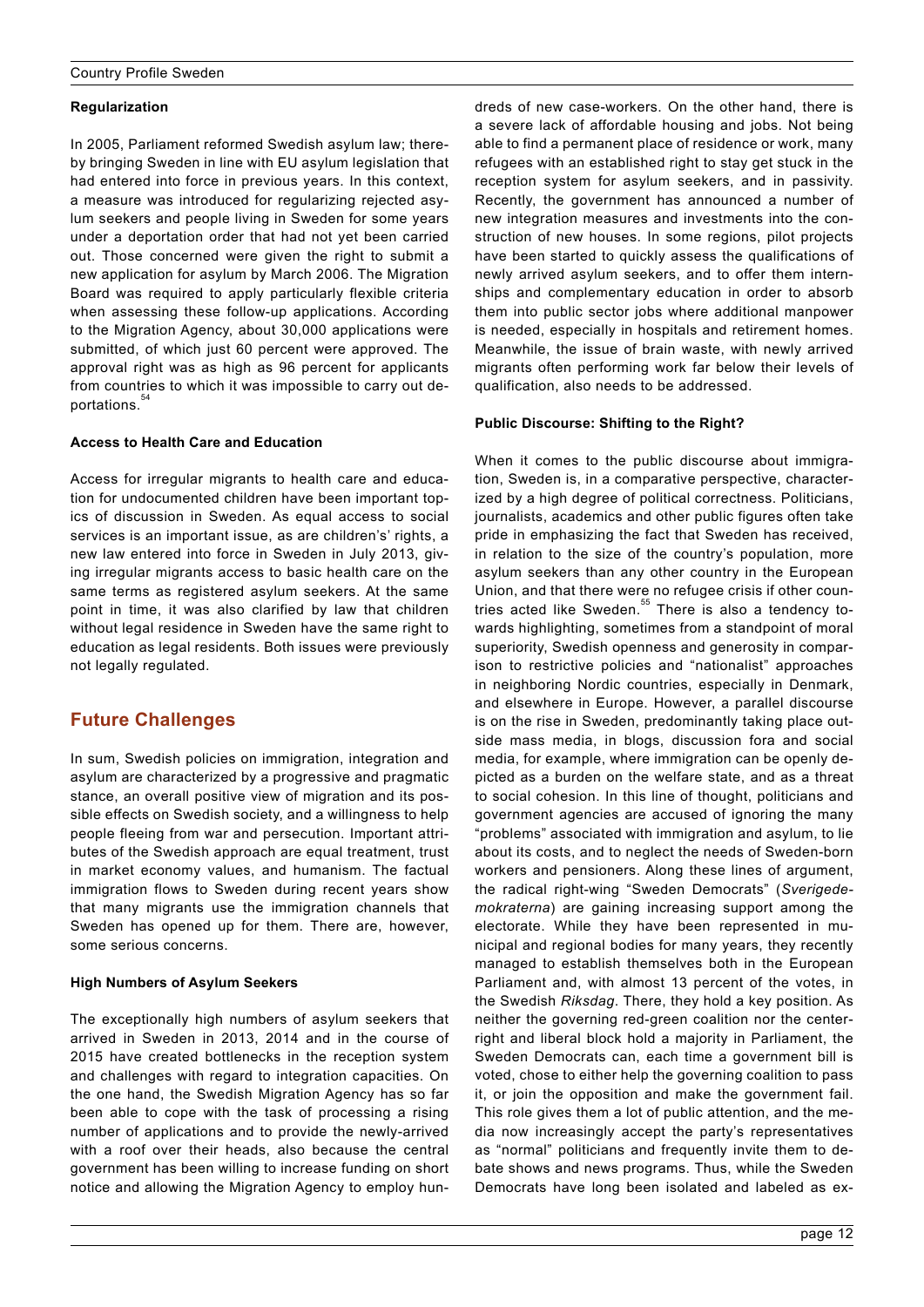tremists, they have now become house-trained. It is thus very likely that their influence on the design of policies will further increase and that, at some point in the future, they may even become part of a coalition government.

Meanwhile, the established parties attempt to bolster the high levels of immigration with a functioning integration policy and to correct deficiencies. The situation is particularly urgent in the so-called "problem suburbs" of the bigger cities, where problems such as unemployment, a lack of prospects, a feeling of being sidelined and neglected, and hopelessness among the young people sometimes spill over into attacks on the police, vandalism and arson. Moreover, jobs will need to be created, the housing market to be improved and the recognition of foreign skills and qualifications facilitated.

### **Future prospects**

If the Swedish municipalities, the central government, civil society and economic actors manage to resolve these challenges, recent immigration to Sweden may become a success story; the Scandinavian country could stand out as a role model for being able to absorb and integrate a high number of migrants, and for treating them fair. If they fail, and the upswing for the xenophobic Sweden Democrats continues, as it already did for similar parties in neighboring Denmark, Norway and Finland, Sweden might turn towards a more restrictive and less idealistic approach on immigration.

In autumn 2015, reacting to unprecedented inflows of asylum seekers and increasingly skeptical public opinion, the Swedish government announced a number of policy changes. During the month of October 2015, almost 40,000 people applied for asylum in Sweden, and it became obvious that the provision of sufficient accommodation, even by means of temporary solutions, had become almost impossible. Despite quick recruitment of new officers, the Migration Agency barely managed to register all arriving refugees. The Minister of Justice, Morgan Johansson, declared on 5 November that Sweden could no longer guarantee all new applicants a roof over their heads, and the Minister of Finance, Magdalena Andersson, called on refugees to stay in Germany instead of travelling on to Sweden. The minority government reached an agreement with the center-right opposition parties, which foresees, among other measures, shorter processing times for asylum requests, a harsher approach to rejected asylum seekers and the granting of temporary residence permits, instead of permanent ones, to single adult refugees and couples without children. Claiming that the pressure on the Swedish asylum system was disproportionately high, the government also issued a plea to the EU to relocate people in need of protection from Sweden to other Member States.<sup>5</sup>

On 24 November 2015, the minority government announced further plans for a more restrictive approach to international protection. Swedish asylum law were to be adapted to minimum standards as required by EU directives. More generous Swedish standards were to be phased out. Asylum seekers would also be required to present identity documents when boarding trains, busses or ferries to Sweden from other EU Member States.

### **Notes**

- <sup>1</sup> [Source: Statistics Sweden](http://www.scb.se/en_/Finding-statistics/Statistics-by-subject-area/Population/Population-composition/Population-statistics/Aktuell-Pong/25795/Yearly-statistics--The-whole-country/26040/).
- <sup>2</sup> [Government Offices of Sweden \(2014\).](http://www.regeringen.se/contentassets/aa05e9db0b404d5caed8798a233484c4/migration-policy)
- <sup>3</sup> In June 2015, approximately 6.5 percent of the Swedish-born population was unemployed. Among foreign-born people, unemployment was 17.4 percent. Source: [Statistics Sweden.](http://www.scb.se/Statistik/AM/AM0401/2015M06G/AKU201506_1574.XLS)
- <sup>4</sup> Swedish Migration Board (2014).
- <sup>5</sup> <http://www.government.se/government-of-sweden/> (accessed: 8-24-2015).
- $6$  European Commission/European Migration Network (2015), p. 72.
- <sup>7</sup> Sources of Background Information: Statistics Sweden, Eurostat (unemployment rate), Church of Sweden (religions).
- $8$  Cf. Kjeldstadli (2011); Harrison (2015).
- <sup>9</sup> Cf. Kjeldstadli (2011), p. 64.
- 10Cf. Migrationsverket (2009a).
- <sup>11</sup> Apart from the EU countries, Iceland, Norway and Liechtenstein are also members of the EEA.
- 12E.a. Länsstyrelsen i Stockholm (2014).
- 13Universitetskanslersämbetet (2014), pp. 60f.
- 14Cf. Swedish Migration Board (2012), p. 22.
- 15 Source: Swedish Migration Agency.
- 16 Swedish Migration Agency (2015a), p. 19.
- 17In 2015, this authority changed its official English name from Swedish Migration Board to Swedish Migration Agency.
- 18Swedish Migration Board (2013), p. 11.
- <sup>19</sup>For further information on "status changes" from asylum to immigration, see Parusel (2015) and Parusel (2014).
- 20OECD (2011), p. 11.
- $^{21}$ LO (2013).
- $22$ Cf. Bevelander et al. (2014).
- $23$ For more information on the conditions of entry and stay for selfemployed people, see Swedish Migration Agency (2015c).
- 24SOU (2011a).
- <sup>25</sup> Parusel (2015), pp. 149f.
- <sup>26</sup>Statistiska Centralbyrån (2014), p. 113.
- $^{27}$ In the 2015 edition of the "Migrant Integration Policy Index" (MI-PEX), Sweden ranked first among a total of 38 countries examined, see http://www.mipex.eu/. For other analyses and more information on Swedish Integration policies, see e.g. Hammar (2003), p. 238; Statistiska Centralbyrån (2013), p. 127-130.
- $28$ Andersson/Weinar (2014), p. 9.
- <sup>29</sup> Boverket (2015), p. 7.
- 30<sup>"</sup>Här är regeringens strategi för hållbart asylmottagande", Dagens Nyheter, 15. July 2015.
- 31Cf. Benito (2007), p. 336.
- 32Cf. Dahlström (2006), p. 16
- 33Cf. Dahlström (2006), p. 16 and Soininen (1999), p. 687.
- 34Cf. Hammar (2003), pp. 244f.
- 35European Commission/European Migration Network (2014), p. 81.
- 36<br>Miarationsverket (2013), p. 21.
- 37Cvetkovic (2009), pp. 101f.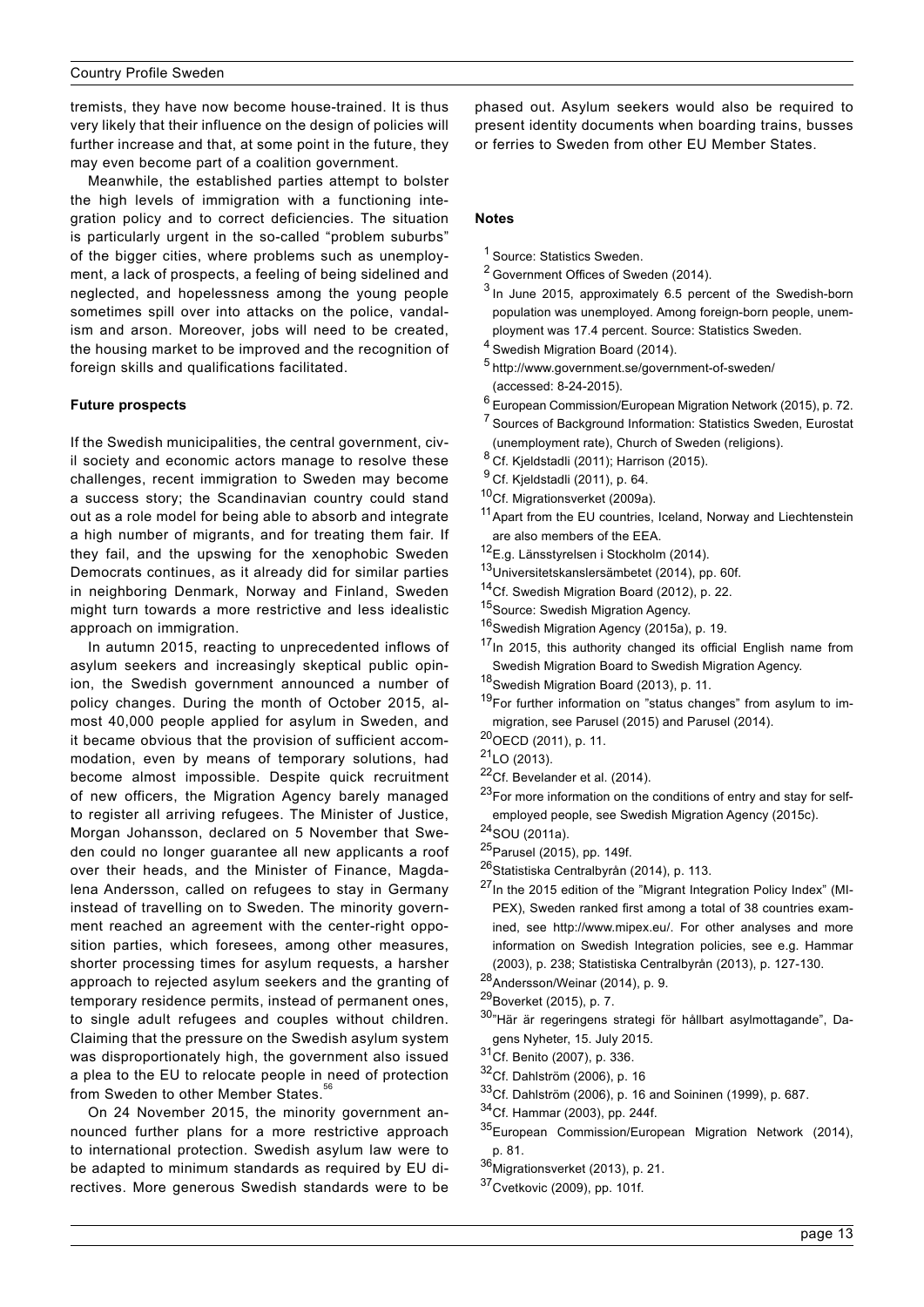38For more detailed information about Swedish citizenship law and practice, see Bernitz (2012), p. 10-16.

- $40$ If the young person between 18 and 21 is stateless, Swedish citizenship can be acquired if the child has been residing in Sweden since the age of 15. For further details, see Swedish Migration Agency (2015a), p. 26 and [http://www.migrationsverket.se/Eng](http://www.migrationsverket.se/English/Private-individuals/Becoming-a-Swedish-citizen.html)[lish/Private-individuals/Becoming-a-Swedish-citizen.html.](http://www.migrationsverket.se/English/Private-individuals/Becoming-a-Swedish-citizen.html)
- 41European Commission/European Migration Network (2015), p. 11.
- 42Swedish Migration Agency (2015a), p. 10.
- <sup>43</sup>Regarding the unbalanced distribution of asylum seekers across the EU, see e.g. Parusel (2015b).
- 44Swedish Migration Agency (2015a), p. 32.
- 45Swedish Migration Agency (2015a), p. 33.
- 46European Commission/European Migration Network (2015), p. 24.
- $47$  For more information on unaccompanied minors fleeing to Europe, see e.g. Parusel (2015c), and specifically on unaccompanied minors in Sweden, see Çelikaksoy and Wadensjö (2015).
- 48Swedish Migration Agency (2015a), pp. 35f. See also the country page about Sweden at [http://www.resettlement.eu/country/swe](http://www.resettlement.eu/country/sweden)[den](http://www.resettlement.eu/country/sweden).
- 49SOU (2011b), p. 31.
- 50Migrationsverket (2011), p. 2.
- 51 Source: Swedish Migration Agency (2015b), p. 20.
- 52Geddes (2003), pp. 110f.
- <sup>53</sup>A precondition to the issuing of a personal identification number is obligatory registration with the Tax Agency at the relevant municipality. Upon registration the following personal data are stored: name, age, sex, marital status, spouse and children below legal age (if applicable), town of birth, country of birth, nationality, date of immigration or emigration with country of origin and destination, current address. Municipal tax registers can be accessed by other government organizations.
- 54Migrationsverket (undated press release): Resultat av den tillfälliga lagen om prövning av beslut om av- och utvisning, Norrköping: Migrationsverket.
- 55In the run-up to the last parliamentary election in 2014, then prime minister Fredrik Reinfeldt called Sweden a "humanitarian superpower", see "En öppenhjärtig Reinfeldt", Dagens Nyheter, 17 August 2014. As another example, see "Tala med stolthet om Sveriges insats", Svenska Dagbladet, 22 August 2015.
- 56["Flüchtlingskrise in Schweden: 'Die Aufnahmeeuphorie nimmt](http://www.spiegel.de/politik/ausland/fluechtlinge-in-schweden-die-aufnahmeeuphorie-nimmt-ab-a-1060177.html) ab'", *Spiegel online*[, 2 November 2015](http://www.spiegel.de/politik/ausland/fluechtlinge-in-schweden-die-aufnahmeeuphorie-nimmt-ab-a-1060177.html); Measures of the Swedish Government and the opposition to tackle the refugee crisis (English translation): [http://www.government.se/contentassets/](http://www.government.se/contentassets/f8effa03946941c5987f7ae76b356a02/agreement-measures-to-tackle-the-refugee-crisis.pdf) [f8effa03946941c5987f7ae76b356a02/agreement-measures-to](http://www.government.se/contentassets/f8effa03946941c5987f7ae76b356a02/agreement-measures-to-tackle-the-refugee-crisis.pdf)[tackle-the-refugee-crisis.pdf](http://www.government.se/contentassets/f8effa03946941c5987f7ae76b356a02/agreement-measures-to-tackle-the-refugee-crisis.pdf) (accessed: 11-9-2015).

# **References**

• Andersson, Ruben/Weinar, Agnieszka (2014), *Integration Policies – Sweden Country Report*, INTERACT RR 2014/14, Robert Schuman Centre for Advanced Studies, San Domenico di Fiesole.

- Benito, Miguel (2007), 'Sweden', in Triandafyllidou, Anna/ Gropas, Rudy (eds.), *European Immigration – A Sourcebook*, Aldershot: Ashgate, pp. 335-346.
- Bernitz, Hedvig (2012), *EUDO Citizenship Observatory, Country Report Sweden*, San Domenico di Fiesole: European University Institute.
- Bevelander, Pieter/Emilsson, Henrik/ Magnusson, Karin/ Osanami Törngren, Sayaka (2014), *Världens öppnaste land* – *arbetskraftsinvandring efter reformen 2008*, Stockholm: Fores.
- Boverket (2015), *Nyanländas boendesituation– delrapport*, Rapport: 2015:10, Karlskrona.
- Çelikaksoy, Aycan/Wadensjö, Eskil (2015), *Unaccompanied Minors and Separated Refugee Children in Sweden: An Outlook on Demography, Education and Employment*, IZA Discussion Paper No. 8963, Bonn: Institute for the Study of Labor.
- Cvetkovic, Anita (2009), The Integration of Immigrants in Northern Sweden: A Case Study of the Municipality of Strömsund, *International Migration*, Vol. 47, No. 1, pp. 101-131.
- Dahlström, Carl (2006), *The Rhetoric and Practice of Institutional Reform – Modern Immigrant Policy in Sweden*, Paper prepared for the biannual meeting of the Council for European Studies, Chicago, 29 March to 2 April 2006.
- European Commission/European Migration Network (2015), *EMN Annual Report on Immigration and Asylum 2014*, Brussels.
- European Commission/European Migration Network (2014), *A Descriptive Analysis of the Impacts of the Stockholm Programme 2010-2013*, Brussels.
- Eurostat (2015), The number of asylum applicants in the EU jumped to more than 625 000 in 2014, *Newsrelease*  53/2015, Brussels.
- Geddes, Andrew (2003), *The Politics of Migration and Integration in Europe*, Los Angeles/London/New Delhi/Singapore: SAGE Publications.
- Government Offices of Sweden (2014), *Migration Policy. Fact Sheet*, Ju 14.04e, August, Stockholm. [http://www.](http://www.regeringen.se/contentassets/aa05e9db0b404d5caed8798a233484c4/migration-policy) [regeringen.se/contentassets/aa05e9db0b404d5cae](http://www.regeringen.se/contentassets/aa05e9db0b404d5caed8798a233484c4/migration-policy)[d8798a233484c4/migration-policy](http://www.regeringen.se/contentassets/aa05e9db0b404d5caed8798a233484c4/migration-policy) (accessed: 8-24-2015).
- Hammar, Tomas (2003), 'Einwanderung in einem skandinavischen Wohlfahrtsstaat – die schwedische Erfahrung', in Thränhardt, Dietrich/Hunger, Uwe (eds.), *Migration im Spannungsfeld von Globalisierung und Nationalstaat*, Leviathan special issue 22/2003, pp. 227-252.
- Harrison, Dick (2015), Historielöshet bakom rädsla för invandring, *Svenska Dagbladet*, 9-11-2015.
- Kjeldstadli, Knut (2011), 'Northern Europe: Denmark, Norway, Sweden, Finland', in Bade, Klaus J./ Emmer, Pieter C./ Lucassen, Leo/Oltmer, Jochen (eds.), *Encyclopedia of Migration in Europe from the 17th Century to the Present*, Cambridge i.a.: Cambridge University Press, pp. 5-12.
- Landsorganisationen i Sverige LO (2013), *Fusk och utnyttjande – om avregleringen av arbetskraftsinvandringen*, Stockholm.
- Länsstyrelsen i Stockholm (2014), *Utsatta EU-medborgare i Sverige – Lägesrapport ur ett människohandelsperspektiv*, Rapport 2001:01, Stockholm.

<sup>39</sup> Source: Eurostat.